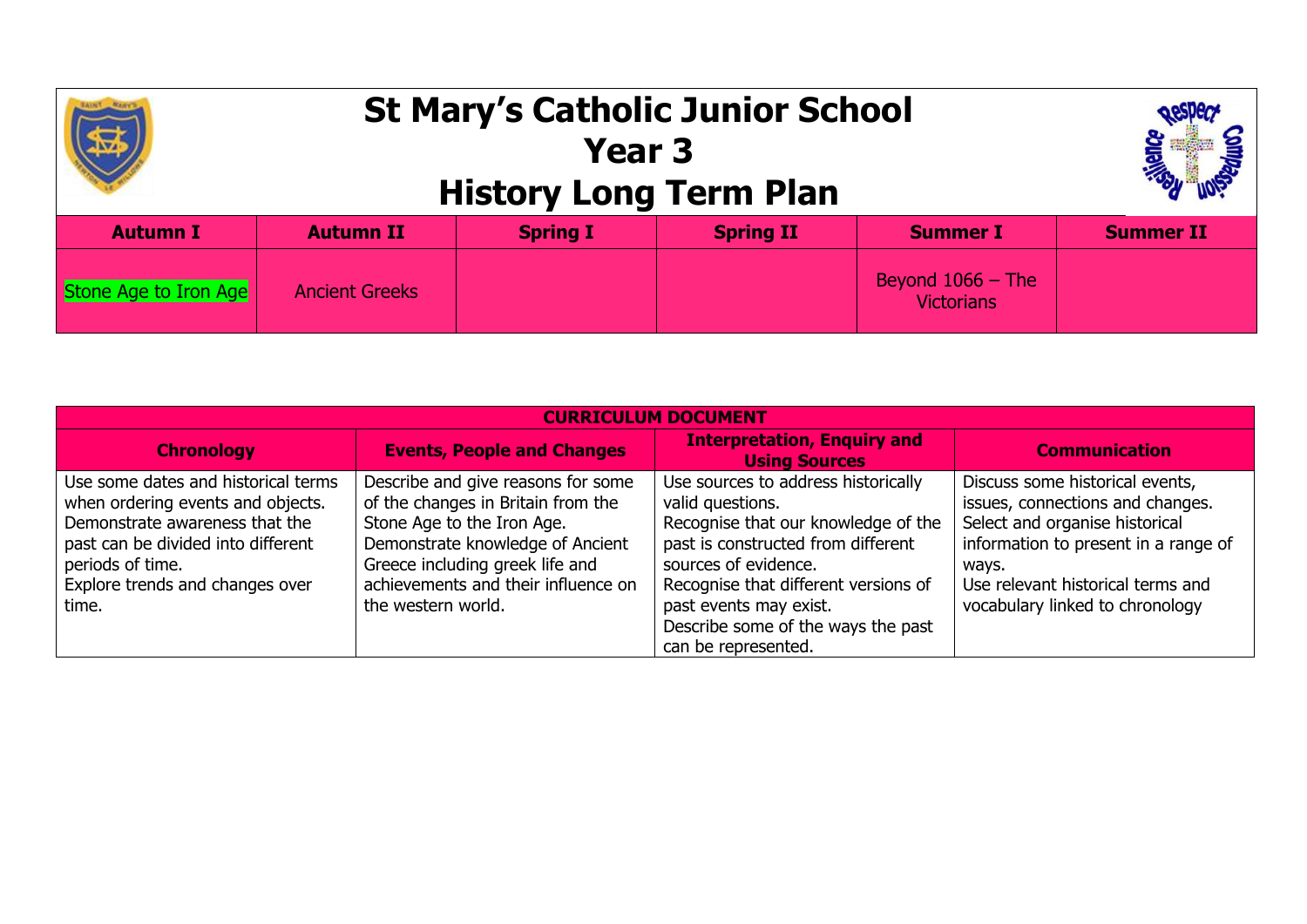| <b>CURRICULUM ENTITLEMENT</b>          |                                                                                            |                                                        |                                                                                                                                                                              |  |  |  |
|----------------------------------------|--------------------------------------------------------------------------------------------|--------------------------------------------------------|------------------------------------------------------------------------------------------------------------------------------------------------------------------------------|--|--|--|
|                                        | <b>Key Historical Knowledge</b>                                                            | <b>Vocabulary</b>                                      | Assessment Criteria - 'Can I? statements'                                                                                                                                    |  |  |  |
| <b>Stone Age to</b><br><b>Iron Age</b> | Work on roundhouses<br>$\bullet$<br>Look at the Druids<br>$\bullet$<br>What is Stonehenge? | <b>Bronze</b><br>Alloy<br>Bone marrow                  | Can I use some dates and historical terms when ordering<br>events and objects?<br>Can I demonstrate awareness that the past can be divided<br>$\bullet$                      |  |  |  |
|                                        | $\bullet$<br>What was a hillfort?<br>Skara brae                                            | Earth work<br>Celt<br>Sacrifice                        | into different periods of time?<br>Can I explore trends and changes over time?<br>$\bullet$<br>Can I use sources to address historically valid questions?<br>$\bullet$       |  |  |  |
|                                        |                                                                                            | <b>Tribe</b><br>iron                                   | Can I recognise that our knowledge of the past is<br>constructed from different sources of evidence?<br>Can I recognise that different versions of past events may<br>exist? |  |  |  |
|                                        |                                                                                            |                                                        | Can I describe some of the ways the past can be<br>represented?                                                                                                              |  |  |  |
|                                        |                                                                                            |                                                        | Can I discuss some historical events, issues, connections<br>and changes?                                                                                                    |  |  |  |
|                                        |                                                                                            |                                                        | Can I select and organise historical information to present<br>in a range of ways?                                                                                           |  |  |  |
|                                        |                                                                                            |                                                        | Can I use relevant historical terms and vocabulary linked to<br>chronology?                                                                                                  |  |  |  |
|                                        |                                                                                            |                                                        | Can I describe and give reasons for some of the changes in<br>Britain from the Stone Age to the Iron Age?                                                                    |  |  |  |
| <b>Ancient</b><br><b>Greeks</b>        | The society<br>$\bullet$<br>The religion<br>$\bullet$                                      | <b>Acropolis</b><br>Columns - doric, ionic, corinthian | Can I use some dates and historical terms when ordering<br>events and objects?                                                                                               |  |  |  |
|                                        | The warfare<br>$\bullet$<br>The legacy<br>$\bullet$                                        | <b>Citizens</b><br>Olympics                            | Can I demonstrate awareness that the past can be divided<br>into different periods of time?                                                                                  |  |  |  |
|                                        |                                                                                            | Dictatorships<br><b>Titans</b>                         | Can I explore trends and changes over time?<br>$\bullet$<br>Can I use sources to address historically valid questions?<br>$\bullet$                                          |  |  |  |
|                                        |                                                                                            | Myth<br>Philosophy                                     | Can I recognise that our knowledge of the past is<br>$\bullet$<br>constructed from different sources of evidence?                                                            |  |  |  |
|                                        |                                                                                            | Architecture<br>Spartans                               | Can I recognise that different versions of past events may<br>exist?                                                                                                         |  |  |  |
|                                        |                                                                                            |                                                        | Can I describe some of the ways the past can be<br>represented?                                                                                                              |  |  |  |
|                                        |                                                                                            |                                                        | Can I discuss some historical events, issues, connections<br>and changes?                                                                                                    |  |  |  |
|                                        |                                                                                            |                                                        | Can I select and organise historical information to present<br>in a range of ways?                                                                                           |  |  |  |